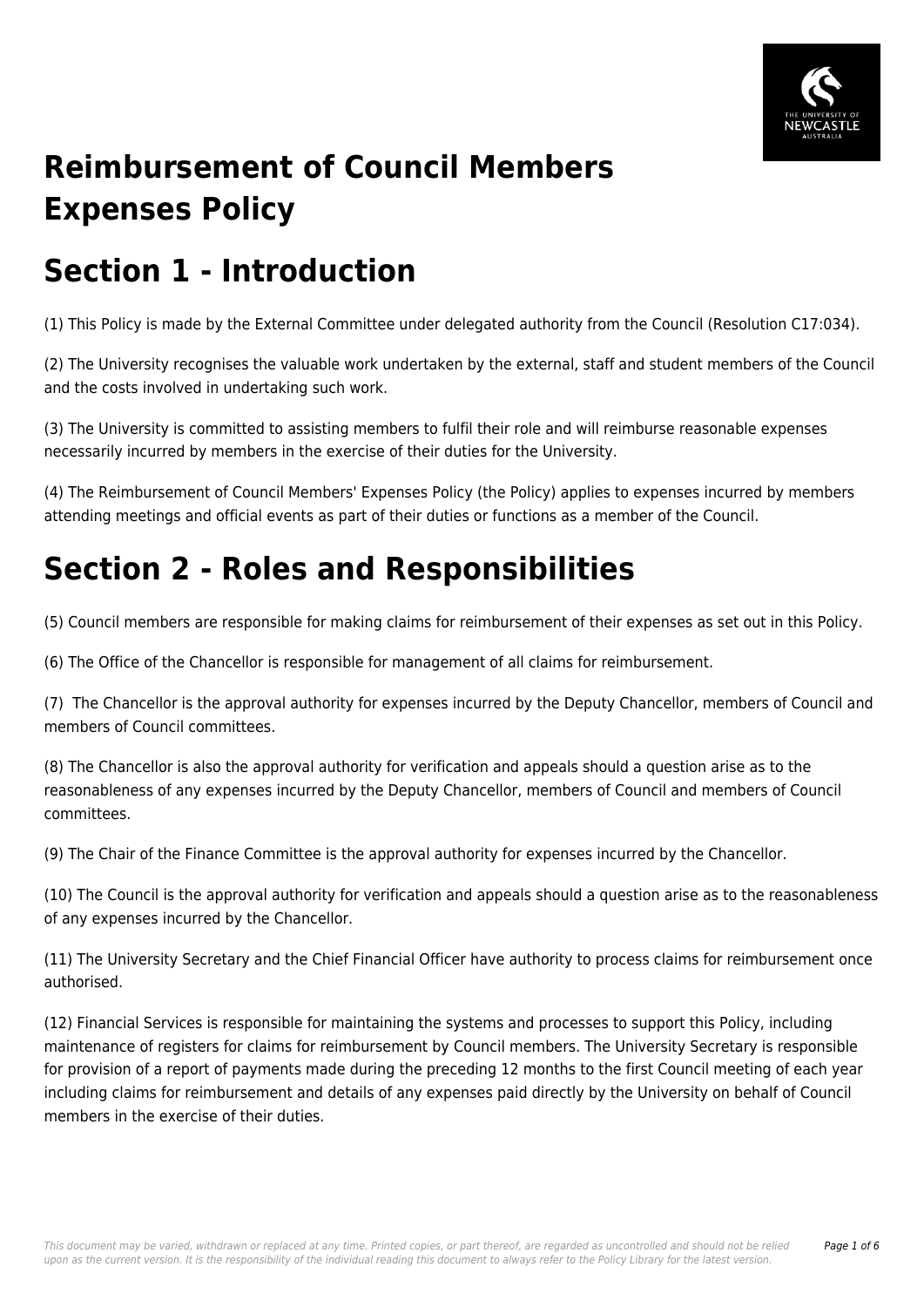## **Section 3 - Policy Principles**

## **Remuneration and Others Benefits**

(13) External and student members of Council may, on appointment / election, be remunerated in accordance with remuneration levels approved by Council from time to time.

(14) Elected staff members are not remunerated for their role on the Council as membership of the Council is a valuable part of a staff member's professional development which is supported by the staff member's college or division.

(15) Council members will be supplied with an iPad for the purpose of review of electronic documents produced for Council meetings. The iPad provided must be returned to the University at the expiration of a Council member's term of office or if a member otherwise leaves or ceases to be a member of the Council.

(16) Council members must agree to the [Information Technology Conditions of Use Policy.](https://policies.newcastle.edu.au/document/view-current.php?id=134)

(17) Approved University staff benefits are also available to Council members as identified in the Council Member Schedule of Benefits as approved by the University Secretary from time to time.

## **Professional Development**

(18) Professional development will be provided for Council members from the Council Professional Development Program Budget approved under this Policy.

(19) Professional development activities for individual Council members will be allocated by the University Secretary in consultation with the Chancellor.

(20) The approved Council Professional Development Program Budget is for expenditure up to \$100,000 per annum from 2017, plus an increase for each subsequent year in line with the [Consumer Price Index \(CPI\) \(Australia\).](https://policies.newcastle.edu.au/download.php?id=81&version=1&associated)

## **Chancellor's Remuneration and Support Package**

(21) The Chancellor will be remunerated and supported in accordance with the resolution of Council of 23 March 2012, for a specific remuneration and support package, including IT resources and administrative support (Resolution C12:042).

## **Reimbursements**

(22) The University will reimburse any reasonable expenses necessarily incurred by Council members in the exercise of their duties.

## **Substantiation**

(23) Reimbursements of reasonable expenses in accordance with this Policy may be requested as agreed with and in a form requested by the University Secretary. Any items which are claimed for reimbursement must be accompanied by substantiating evidence in the form of a formal tax invoice, including the supplier's ABN.

(24) Where a receipt has not been issued or the description on the receipt is not clear, the Council member must ensure that the expense is substantiated by making a Statutory Declaration witnessed by a Justice of the Peace or completing the University of Newcastle '[No Receipt Declaration](https://policies.newcastle.edu.au/download.php?id=701&version=1&associated)' authorised by the University Secretary and Chancellor.

(25) Any expenditure deemed to be unreasonable will not be authorised.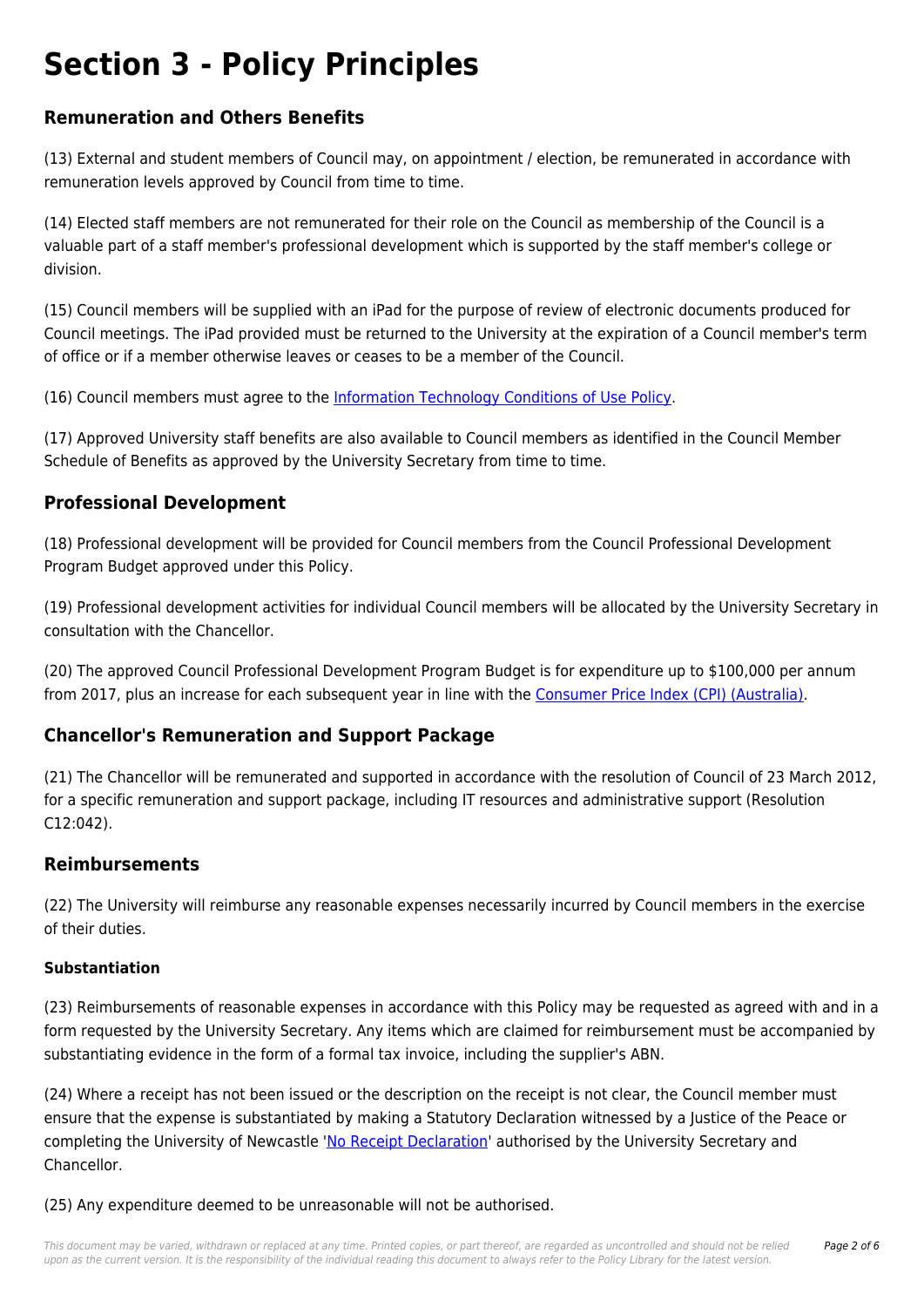#### **Management of Expenditure**

(26) Claims for reimbursement will be managed by the University Secretary.

#### **Approval Authorities**

(27) The approval authorities for expenses incurred in accordance with this Policy are as follows:

| Member                                                                  | <b>Approval Authority</b>         |
|-------------------------------------------------------------------------|-----------------------------------|
| Chancellor                                                              | <b>Chair of Finance Committee</b> |
| Deputy Chancellor, members of Council and members of Council committees | Chancellor                        |

#### **Verification and appeal**

(28) If a question arises as to the reasonableness of any expenses incurred, or whether an expense was incurred in the performance of a member's duties, the approval authority indicated below will determine whether reimbursement is justified.

(29) These authorities also apply to any request for reimbursement outside the provisions of this Policy:

| Member                                                                  | <b>Approval Authority</b> |
|-------------------------------------------------------------------------|---------------------------|
| Chancellor                                                              | Council                   |
| Deputy Chancellor, members of Council and members of Council committees | Chancellor                |

## **Specific Expenditure**

#### **Domestic Travel**

(30) The University will book the most reasonable and appropriate travel for meetings and events. Travel arrangements made by individuals that require reimbursement will only be considered for reasonableness and relevance with office held.

#### **Air**

(31) The University will make all bookings for air travel. Bookings will provide for the timeliest flights within 24 to 48 hours of the meeting or event.

(32) The authorised standard for air travel on University business is Economy Class. Members of the Council may travel Business Class on domestic flights of over 2 hours.

#### **Ground**

(33) In accordance with the [Travel Policy](https://policies.newcastle.edu.au/document/view-current.php?id=17), external, staff and student members will use public transport, University vehicles, hire cars, or private vehicles for travel associated with meetings and events.

#### **Travel by Private Vehicle**

(34) This must be carried out in accordance with the Vehicles - Private Vehicle Use Procedure.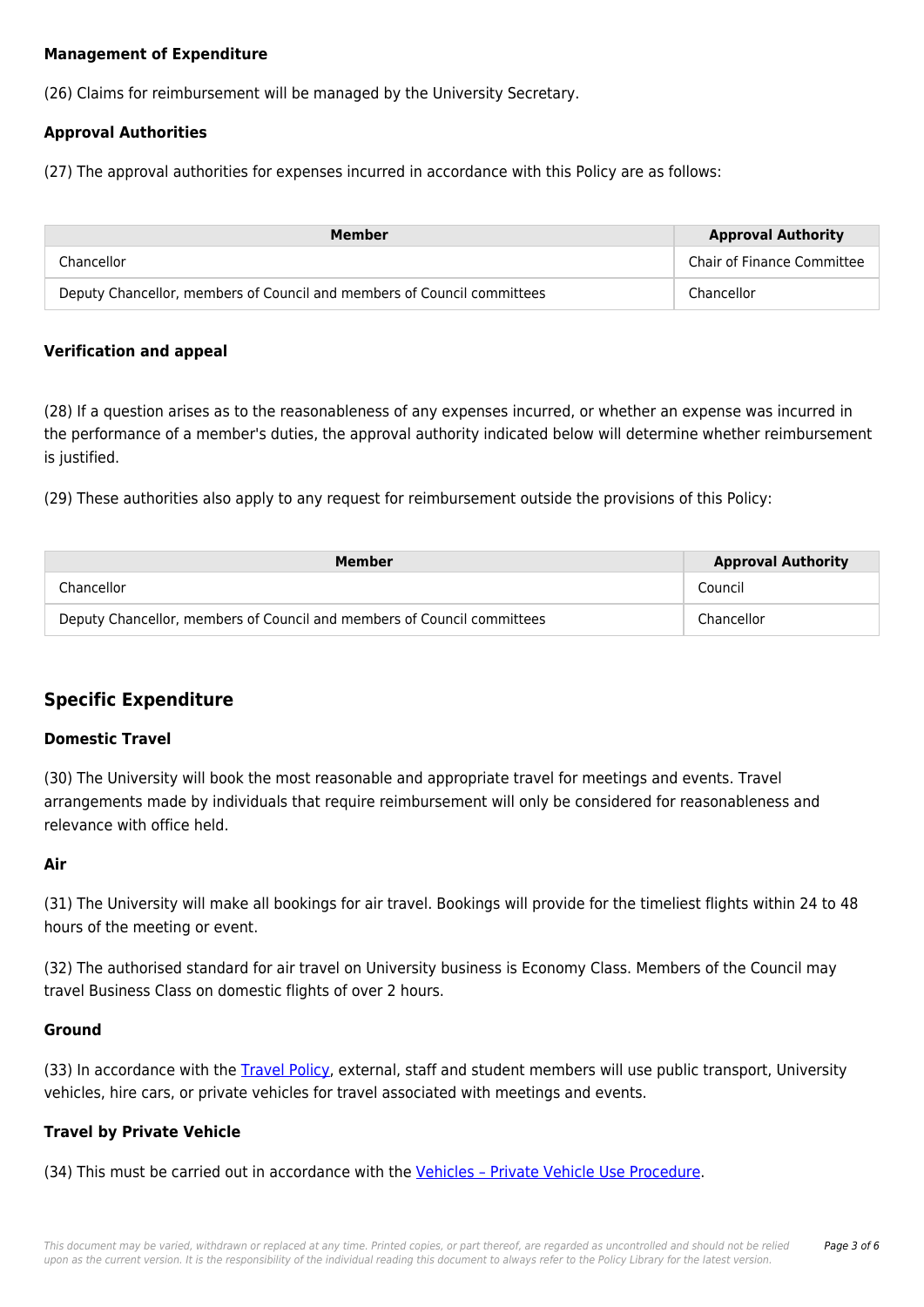#### **Tolls**

(35) Where the quickest route requires the use of a toll road, the University will accept reimbursement of such tolls.

#### **Parking**

(36) Where possible, the University will book parking for meetings held both on and off its campuses and locations. Where such pre-booked parking is not available, the University will reimburse parking expenses for the duration of the meeting or event.

(37) The University will not reimburse parking infringements, however members of Council have a right to park on University property and any fines issued on the University Campus will be resolved by the University Secretary.

#### **International Travel**

(38) The Chancellor, Deputy Chancellor and Pro Chancellors may be required to attend international events including graduation ceremonies. Reasonable expenses incurred during such travel will be reimbursed, in line with this policy.

(39) Members of the University Council may travel business class on international flights.

#### **Accommodation**

(40) The University will book accommodation for meetings and events having regard to providing a safe and secure environment, being convenient to the place of work, and providing value for money (as per [Travel Policy\)](https://policies.newcastle.edu.au/document/view-current.php?id=17).

(41) The provision of accommodation will be dependent on the time of meeting or event, and distance from home or available residence. Accommodation may be provided for a maximum of the night before, during, and one night following the meeting or event.

(42) Accommodation arrangements made by individuals that require reimbursement will only be considered for reasonableness and relevance with office held.

#### **Other Expenses**

(43) Where the University provides morning or afternoon teas or meals during meetings or events it hosts, claims for reimbursement of food or drink expenses will not generally be reimbursed.

(44) Meals consumed during travel to or from a meeting or event may be reimbursed.

(45) Student or staff members of Council cannot claim expenses incurred in any election process which results in their appointment to the Council.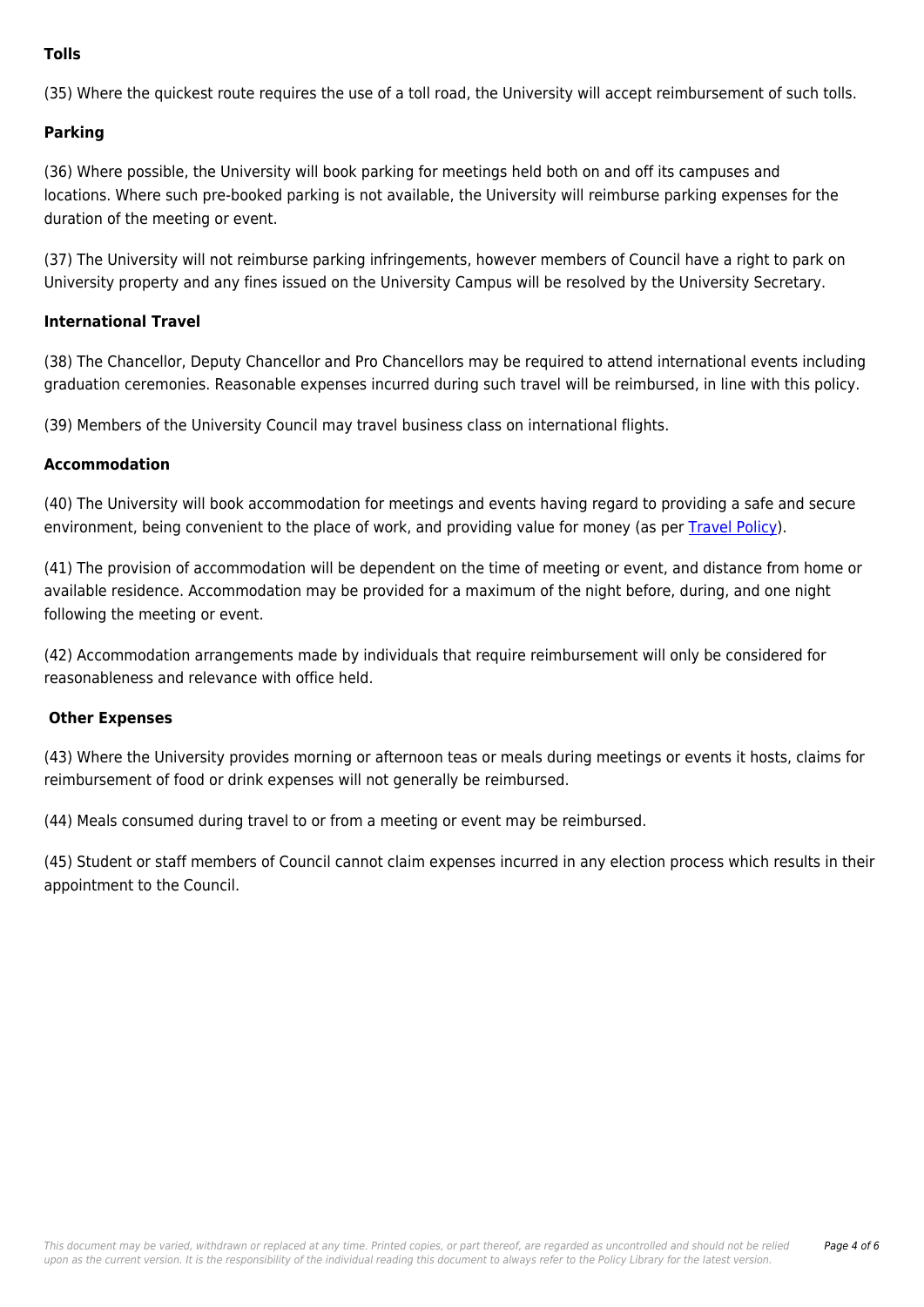## **Status and Details**

| <b>Status</b>                | Current                                                                                                           |
|------------------------------|-------------------------------------------------------------------------------------------------------------------|
| <b>Effective Date</b>        | 31st May 2017                                                                                                     |
| <b>Review Date</b>           | 31st December 2022                                                                                                |
| <b>Approval Authority</b>    | University Council                                                                                                |
| <b>Approval Date</b>         | 31st May 2017                                                                                                     |
| <b>Expiry Date</b>           | Not Applicable                                                                                                    |
| <b>Responsible Executive</b> | Dianne Allen<br><b>University Secretary</b><br>dianne.allen@newcastle.edu.au                                      |
| <b>Enquiries Contact</b>     | Dianne Allen<br><b>University Secretary</b><br>dianne.allen@newcastle.edu.au<br>Governance and Assurance Services |

## **Glossary Terms and Definitions**

**"Council"** - The governing authority of the University established under section 8A of the University of Newcastle Act 1989.

**"Reasonable expenses"** - Expenses that would reasonably be expected to occur as a result of the exercise of duties for the University body.

**"University"** - The University of Newcastle, a body corporate established under sections 4 and 5 of the University of Newcastle Act 1989.

**"Vehicle"** - Has the same meaning as section 4 of the Road Transport Act 2013.

**"Council member"** - A person who is a member of the University Council as described in Section 8B of the University of Newcastle Act, 1989.

**"Campus"** - The Callaghan campus (being the land bounded by, but not including, University Drive, Highway Route 123, the main Northern rail line and the Shortland waters golf course); i. the Newcastle CBD campus: a. Hunter Street, Worth Place, Northern rail line and Steel Street; b. being the land bounded by, but not including, Auckland Street, Hunter Street, Darby Street and King Street; c. being the land bounded by, but not including, Auckland Street, Gibson Street, Laman Street and Charles Street; d. being the land bounded by, but not including, King Street, Pacific Street, Ocean Street, Shortland Esplanade, Church Street and Watt Street; ii. the Ourimbah campus (being that part of Ourimbah bounded by, but not including, Chittaway Road, Brush Road and the Northern rail line).

**"Student"** - A person formally enrolled in a course or active in a program offered by the University or affiliated entity.

**"Staff"** - Means a person who was at the relevant time employed by the University and includes professional and academic staff of the University, by contract or ongoing, as well as conjoint staff but does not include visitors to the University.

**"Term"** - When referring to an academic period, term means a period of time aligned to an academic year for the delivery of a course in which students enrol and for which they are usually charged fees for example semesters, trimesters, summer, winter or full-year term. The academic year for a term is determined by the academic year in which the course commences, not concludes. For all other uses of this term, the generic definition applies.